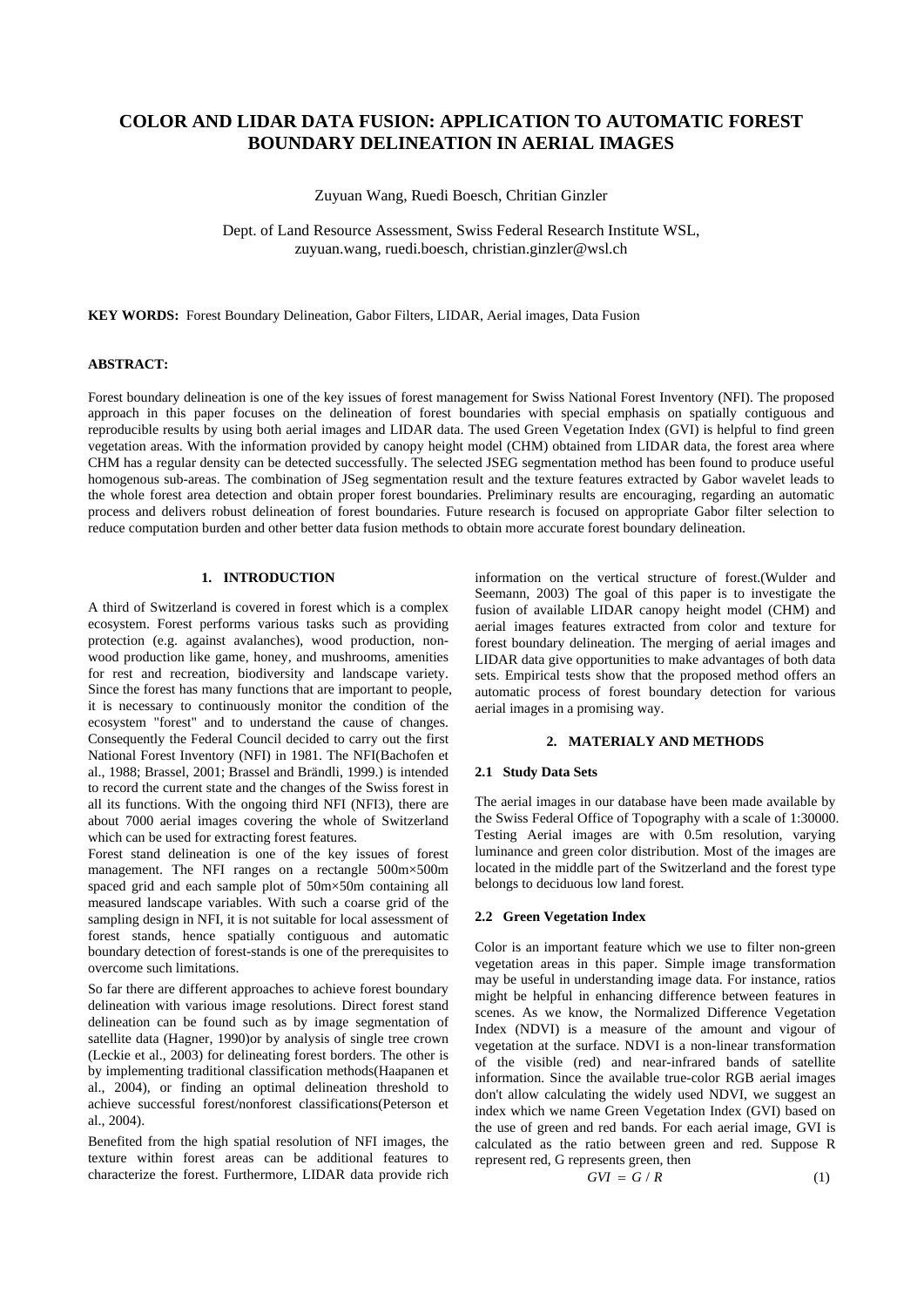Let  $m = mean(GVI)$ , then we define a threshold *th*,

$$
th = \delta \times m \tag{2}
$$

Depending on this threshold, we can filter non-green vegetation areas from the aerial image. Fig. 1 shows the result of the detected green vegetation area of one aerial image.



Fig.1.a original image Fig. 1.b detected

# green vegetation areas

It can be seen from Fig.1.b, that the detected green vegetation areas include forest, croplands, etc. The results successfully remove building area which is helpful for forest detection. Depending on the specific forest definition in Swiss NFI, the dominant height of the stocking within the forest boundary-line is 3m. Hence we use the DTM (Digital Terrain Model ) and DSM ( Digital Surface Model) to generate CHM and obtain the pixels that belong to the forest. Unfortunately, the density of the available CHM is not regularly distributed for different images. In some forest areas, the data can be completely missing. If it is only based on CHM, the whole forest area can hardly be detected at all. Fig.2 shows the CHM and detected forest area based on CHM.



### Fig.2.a CHM Fig.2.b detected forest area

**2.3 Jseg Segmentation** 

Segmentation is the process that subdivides an image into homogenous regions. JSEG (Deng and Manjunath, 2001) is one of the color image segmentation methods which provide robust segmentation results on a large variety of color images. First the image is quantized using an unsupervised color quantization algorithm based on human vision perception(Deng et al., 1999). Following quantization, the reduced colors define color class labels while the color class number for each image is different. The image pixel colors are replaced by their corresponding color class labels which construct a class-map image. Let *Z* be the set of all image data points in the class-map, and  $z = (x, y)$ , *m* be the mean,

$$
m = \frac{1}{N} \sum_{z \in Z} z \tag{3}
$$

Suppose color has been quantized into  $C$  level,  $Z_i$ ,  $i = 1, 2, \dots, C$ . Let  $m_i$  be the mean of the  $N_i$  data points of  $class Z_i$ ,

$$
m_i = \frac{1}{N_i} \sum_{z \in Z_i} z
$$
 (4)

$$
S_T = \sum_{z \in Z} ||z - m||^2
$$
 (5)

and

$$
S_W = \sum_{i=1}^{C} S_i = \sum_{i=1}^{C} \sum_{z \in Z_i} \left\| z - m_i^2 \right\| \tag{6}
$$

 $S_T$  is the variance of points within the same class.  $S_W$  is the total variance of points belonging to the same class. Define,  $J = S_B/S_W = (S_T - S_W)/S_W$  (7) It essentially measures the distance between different classes

 $S_R$  between the members within each class  $S_W$ . A higher

value of  $J$  implies that the class values are more separated from each other and members within each class are closer to each other and vice versa. The  $J$ -image is calculated over a moving window centered on the  $J$  - values. The size of the window is depending on the scale that is needed to segment an image. Normally, the basic window at the smallest scale is a  $9\times9$  window without corners. A region growing and merging step based on the color similarity is used to segment based on the *J* -image. The color histogram for each region is extracted and the Euclidean distance in the color space is calculated and saved in a distance table. Each pair of regions with the minimum distance is merged together if the distance value reaches a threshold. One of the threshold parameters in JSEG controls the region merging within a range [0, 1.0]. Fig. 3.a shows the segmentation results of one aerial image without region merging.



Fig.3.a Jseg segmentation Fig.3.b detected result forest areea

The selection of an invariant value for the region merging parameter *th* is too much dependent on the single image content. For the purpose of forest detection, we choose the initial segmentation without any region merging. After we get the segmentation results, then these areas with the percentage of forest pixel is larger than a predefined threshold  $\lambda$  will belong to forest. Fig.3.b shows the detected forest areas (indicated by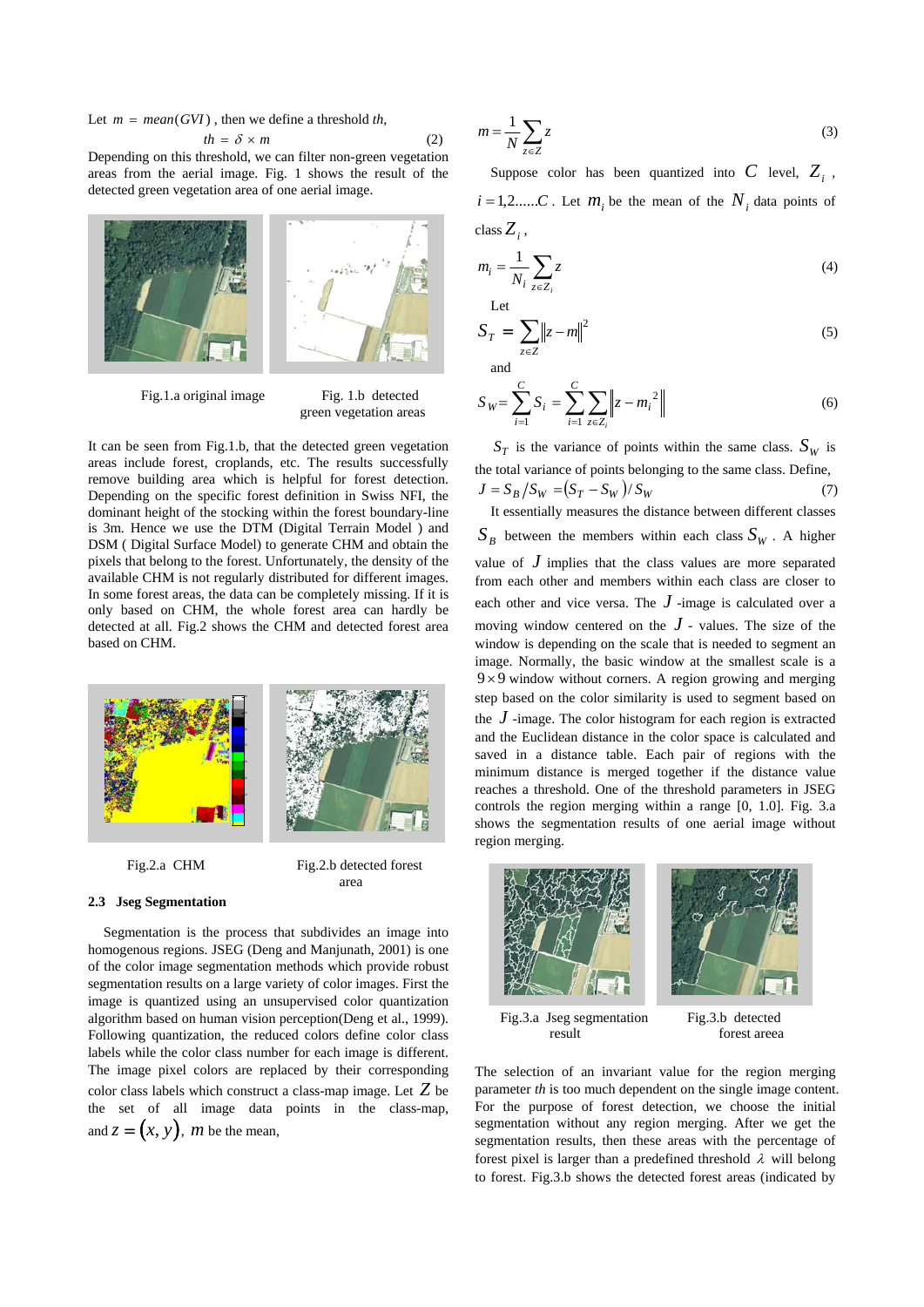white lines).

### **2.4 Texture Features Extracted by Gabor Wavelet Transformation**

Texture is another important feature which can be extracted from the images by different analysis algorithms. A large number of techniques have been proposed in the past two decades ranging from statistical approach to filtering approach. Gabor Filter (A.C.Bovik et al., 1990; A.K.Jain and F.Farrokhnia, 1991) belongs to one of the filtering approaches inspired by the multi-channel filtering mechanism discovered in multi-channel filtering mechanism discovered in neurophysiology which suggests that the visual system decomposes the retinal image into a set of sub-bands. A two dimensional Gabor function  $g(x, y)$  and its Fourier transform  $G(u, v)$  can be written as:

$$
g(x, y) = \left(\frac{1}{2\pi\sigma_x\sigma_y}\right) \exp\left[-\frac{1}{2}\left(\frac{x^2}{\sigma_x^2} + \frac{y^2}{\sigma_y^2}\right) + 2\pi j Wx\right] \tag{8}
$$

$$
G(u,v) = \exp\left\{-\frac{1}{2}\left[\frac{(u-W)^2}{\sigma_u^2} + \frac{v^2}{\sigma_v^2}\right]\right\}
$$
(9)

where  $\sigma_u = 1/2\pi\sigma_x$  and  $\sigma_v = 1/2\pi\sigma_y$ . Let  $g(x, y)$  be the mother Gabor wavelet, then this self-similar filter dictionary can be obtained by appropriate dilations and rotations of  $g(x, y)$  through the generating function:

$$
g_{mn}(x, y) = a^{-m}G(x', y'), a > 1, m, n =
$$
integer

 $x' = a^{-m} (x \cos \theta + y \sin \theta)$ , and  $y' = a^{-m} (-x \sin \theta + y \cos \theta)$  (10) where  $\theta = n\pi/K$  and *K* is the total number of orientations. The scale factor  $a^{-m}$  in (10) is meant to ensure that the energy is independent of *m*. Such strategy as to ensure that the half-peak magnitude support of the filter responses in the frequency spectrum touch each other can be used to reduce the redundant information in the filtered images(B.S.Manjunath and Ma, 1996). This result in the following equations to calculate the filter parameters  $\sigma_u$  and  $\sigma_v$ .

$$
a = (U_h/U_I)^{\frac{1}{s-1}}, \sigma_u = \frac{(a-1)U_h}{(a+1)\sqrt{2\ln 2}}
$$

$$
\sigma_v = \tan\left(\frac{\pi}{2K}\right) \left[U_h - 2\ln\left(\frac{\sigma_u^2}{U_h}\right)\right] \left[2\ln 2 - \frac{(2\ln 2)^2 \sigma_u^2}{U_h^2}\right]^{-\frac{1}{2}} (11)
$$

where  $W = a^m U_l$ ,  $U_h$  and  $U_l$  denote the lower and upper center frequency of interest. *K* is the number of orientation and *S* is the number of scales in the multi-resolution decomposition and  $m = 0,1, \ldots S - 1$ . In our experiments,  $K = 6$  and  $S = 4$ . Using the Gabor filter set defined above, there are all 24 filtered images for an input aerial image. Since the local texture region of each sub-area after Jseg segmentation is homogeneous, the mean value  $\mu_{mn}$  and the standard deviation  $\sigma_{mn}$  of the transform coefficients are used to present the sub-region. A feature vector constructed by  $\mu_{mn}$  and  $\sigma_{mn}$  is represented as

$$
f = [u_{00}\sigma_{00}\mu_{01}\sigma_{01}.....\mu_{35}\sigma_{35}] \tag{12}
$$

### **2.5 Forest Detection**

In 2.3, since regions that belong to the forest have been detected using CHM, let

$$
f_{forest} = [u_{f00}\sigma_{f00}\mu_{f01}\sigma_{f01}.....\mu_{f35}\sigma_{f35}] \tag{13}
$$

For each sub-area after Jseg segmentation with a feature vector:  $f_{sub-area} = [u_{s00} \sigma_{s00} \mu_{s01} \sigma_{s01} \dots \mu_{s35} \sigma_{s35}]$  (14)

consider the distance between the two feature vectors defined as:  $d(f_{forest}, f_{sub-area}) = \sum \sum d_{mn}(f_{forest}, f_{sub-area})$  (15)

$$
u \vee j \text{ forest } \cdot j \text{ sub-area } \cdot \frac{m}{m} \wedge \frac{m}{n}
$$

where  
\n
$$
d_{mm}(f_{forest}, f_{sub-area}) = \left| \mu_{mn}^{forest} - \mu_{mn}^{sub-area} \right|
$$
\n
$$
+ \left| \sigma_{mn}^{forest} - \sigma_{mn}^{sub-area} \right|
$$
\n(16)

if the distance *d* smaller than a predefined threshold ξ , then the corresponding sub-area will belong to the forest, otherwise, it will belong to non-forest areas. Based on the above analysis, Fig.4 summarizes the flow chart of our forest delineation algorithm.



Fig. 4 Experimental flow chart

#### **3. EXPERIMENTAL RESULTS AND CONCLUSION**

Examples of the delineation results (indicated by white lines) are shown in Fig.5. The thresholds were empirically chosen as:  $\delta = 0.85$ ,  $\lambda = 0.4$  and  $\xi = 150$ .

The experimental results indicate that combining with LIDAR data, after extending JSEG region merging with Gabor wavelet texture features, forest areas can be distinguished in a more robust way. The introduction of GVI is quite helpful for urban area with building's removing. Obviously, the efficient integration of CHM which doesn't contain any color information but true object height information give chances to detect real forest area which constructed a feature vector